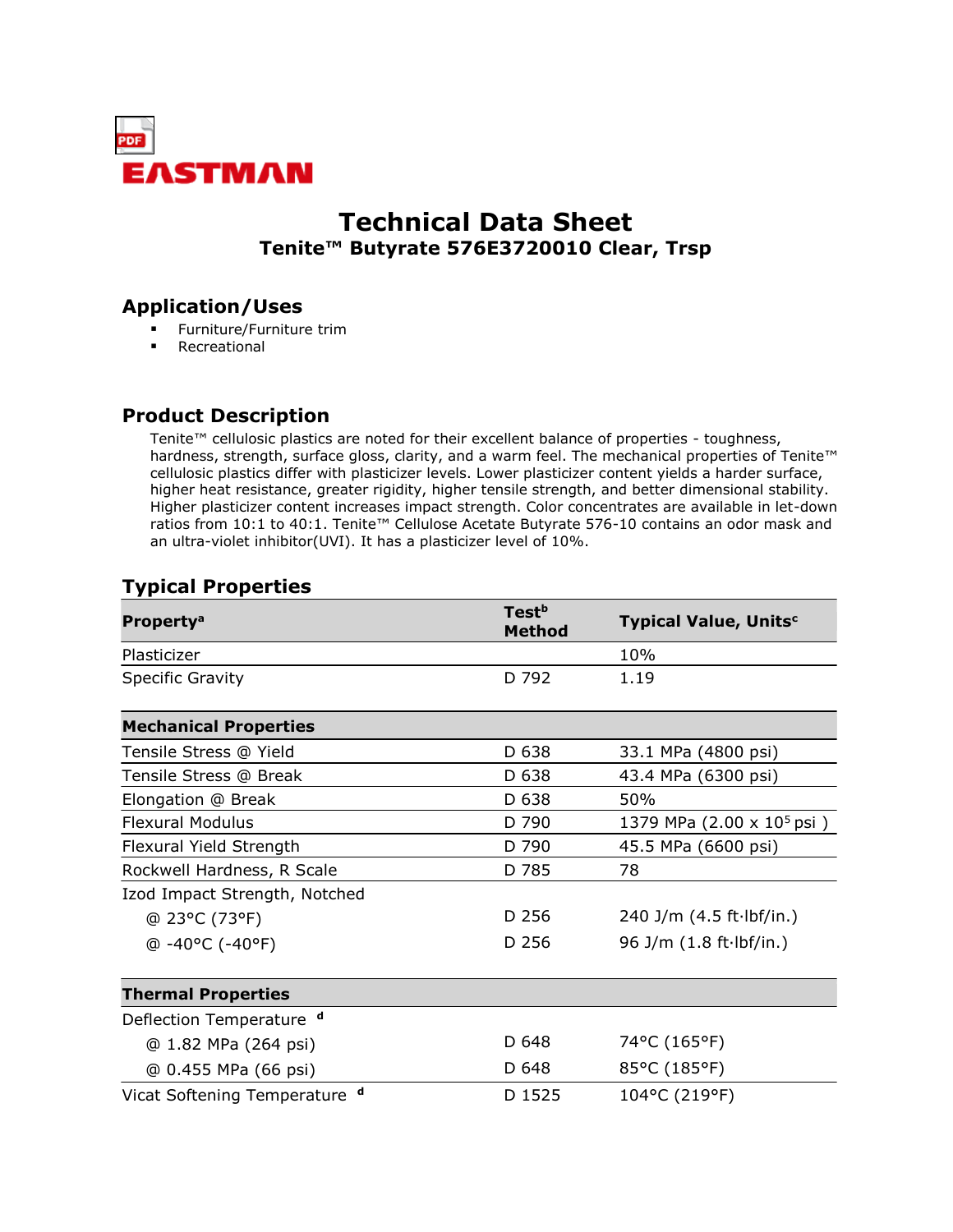| Water Absorption, 24 h immersion                             | D 570 | $1.4\%$ |  |
|--------------------------------------------------------------|-------|---------|--|
| Soluble Matter Loss                                          | D 570 | $0.1\%$ |  |
| Weight Loss on Heating [72 hours @ 80°C<br>$(176^{\circ}F)]$ | D 707 | $0.5\%$ |  |

| <b>Miscellaneous Butyrate Properties</b> |        |                                                                                                                            |
|------------------------------------------|--------|----------------------------------------------------------------------------------------------------------------------------|
| Refractive Index, n <sub>D</sub>         | D 542  | 1.46-1.49                                                                                                                  |
| Light Transmission <sup>e</sup>          | E 308  | $>90\%$                                                                                                                    |
| Haze <sup>e</sup>                        | D 1003 | $< 8.5\%$                                                                                                                  |
| Specific Heat @ 23°C (73°F)              | DSC.   | 1.26-1.67 kJ/kg·K $(0.301 -$<br>0.399 Btu/lb.ºF)                                                                           |
| <b>Thermal Conductivity</b>              | C 177  | $0.17 - 0.33$ W/m $\cdot$ K (1.2-<br>2.3 Btu $\cdot$ in./h $\cdot$ ft <sup>2</sup> $\cdot$ °F)                             |
| Coefficient of Linear Thermal Expansion  | D 696  | $11 - 17 \times 10^{-5}$ / °C<br>(mm/mm <sup>.o</sup> C) (6-9 x 10 <sup>-5</sup> / <sup>o</sup> F<br>$(in./in.^{\circ}F))$ |
| Mold Shrinkage                           | D 955  | $0.2 - 0.6%$                                                                                                               |
| Dielectric Strength                      | D 149  | 11.8-18.7 kV/mm (300-<br>475 V/mil)                                                                                        |
| Dielectric Constant<br>1 MHz             | D 150  | $3.3 - 3.8$                                                                                                                |
| 1 MHz<br>Dissipation Factor              | D 150  | $0.01 - 0.15$                                                                                                              |
| <b>Volume Resistivity</b>                | D 257  | $10^{13} - 10^{15}$ ohm $\cdot$ cm                                                                                         |

**a** *Unless noted otherwise, all tests are run at 23°C (73°F) and 50% relative humidity.*

**b** *Unless noted otherwise, the test method is ASTM.*

**c** *Units are in SI or US customary units.*

**d** *Conditioned 4 hours @ 70°C (158°F)*

**e** *1.52-mm (0.06-in.) thickness*

#### **Characteristics**

Formula 576 - odor mask; UVI; standard inventory. Available in 10% plasticizer only.

#### **Comments**

Properties reported here are typical of average lots. Eastman makes no representation that the material in any particular shipment will conform exactly to the values given.

*Eastman and its marketing affiliates shall not be responsible for the use of this information, or of any product, method, or apparatus mentioned, and you must make your own determination of its suitability and completeness for your own use, for the protection of the environment, and for the health and safety of your employees and purchasers of your products. No warranty is made of the merchantability of fitness of any product, and nothing herein waives any of the Seller's conditions of sale.*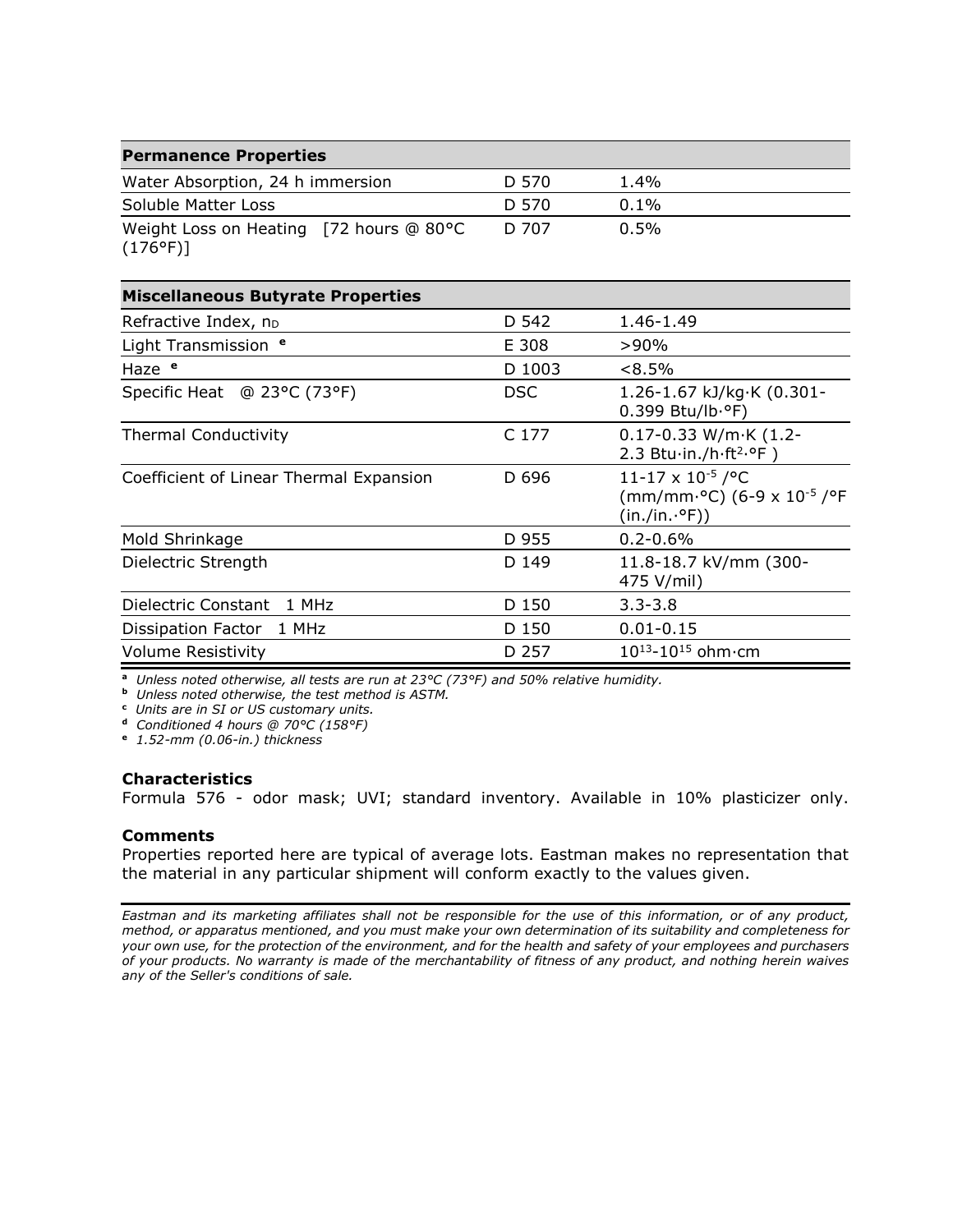

# **SAFETY DATA SHEET**

#### **SECTION 1: Identification of the substance/mixture and of the company/undertaking**

#### **Product identifier**

**Product name:** Tenite(TM) Butyrate 576E3720010 Clear Trsp

**Product No.:** EAN 090590. 576E3720010, 50000182, 50000184, 50008559, 50011351, 50057590, E0188202

**Synonyms, Trade Names:** not applicable

**Relevant identified uses of the substance or mixture and uses advised against Identified uses:** Plastics **Uses advised against:** None known.

#### **Details of the supplier of the safety data sheet Manufacturer / Supplier**

Eastman Chemical Company 200 South Wilcox Drive Kingsport, TN 37660-5280 US +14232292000

Visit our website at www.EASTMAN.com or email emnmsds@eastman.com

#### **Emergency telephone number:**

For emergency health, safety, and environmental information, call 1-423-229-4511 or 1-423-229-2000.

For emergency transportation information, in the United States: call CHEMTREC at 800-424-9300 or call 423-229-2000.

#### **SECTION 2: Hazards identification**

#### **Hazard classification:**

#### **OSHA Specified Hazards:**

Combustible dust If converted to small particles during further processing, handling or by other means may form combustible dust concentrations in air.

#### **Warning label items including precautionary statement:**

| Signal words:        | WARNING!                                                                                                                                  |
|----------------------|-------------------------------------------------------------------------------------------------------------------------------------------|
| Hazard Statement(s): | If converted to small particles during further processing, handling or by<br>other means may form combustible dust concentrations in air. |

#### **Precautionary statement:**

**Disposal:** P501: Dispose of contents/container to an appropriate treatment and disposal facility in accordance with applicable laws and regulations, and product characteristics at time of disposal.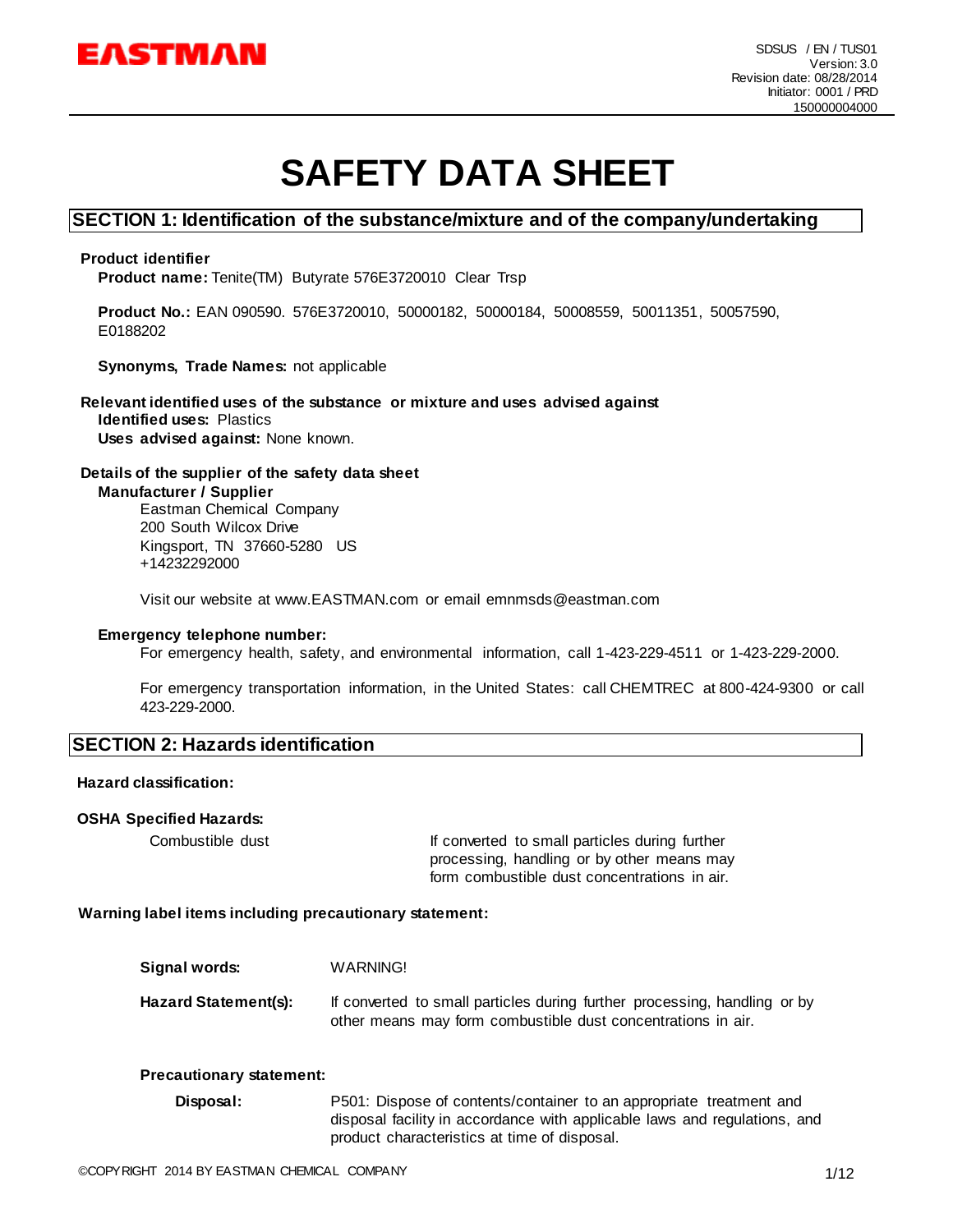

**Hazard(s) not otherwise classified (HNOC):**

None known.

# **SECTION 3: Composition/information on ingredients**

#### **Substances / Mixtures**

#### **General information:**

| <b>Chemical name</b>       | <b>Concentration</b> | <b>Additional identification</b> | <b>Notes</b> |
|----------------------------|----------------------|----------------------------------|--------------|
| cellulose acetate butyrate | $>70\%$              | CAS-No.: 9004-36-8               |              |
| bis(2-ethylhexyl) adipate  | $30%$                | CAS-No.: 103-23-1                |              |
| additive(s)/colorant(s)    | $5\%$                | CAS-No.: proprietary             |              |
| resorcinol monobenzoate    | $2\%$                | CAS-No.: 136-36-7                |              |

\* All concentrations are percent by weight unless ingredient is a gas. Gas concentrations are in percent by volume.

# This substance has w orkplace exposure limit(s).

### **SECTION 4: First aid measures**

#### **Description of first aid measures**

| Inhalation:                                                                | Move to fresh air. Treat symptomatically. Get medical attention if symptoms<br>persist.                                                                                                                                                                                                                              |  |
|----------------------------------------------------------------------------|----------------------------------------------------------------------------------------------------------------------------------------------------------------------------------------------------------------------------------------------------------------------------------------------------------------------|--|
| Eye contact:                                                               | Any material that contacts the eye should be washed out immediately with<br>water. If easy to do, remove contact lenses. Get medical attention if<br>symptoms persist. If molten material contacts the eye, immediately flush<br>with plenty of water for at least 15 minutes. Get medical attention<br>immediately. |  |
| <b>Skin contact:</b>                                                       | Wash with soap and water. Get medical attention if symptoms occur. If<br>burned by contact with hot material, cool molten material adhering to skin<br>as quickly as possible with water, and see a physician for removal of<br>adhering material and treatment of burn. Get medical attention.                      |  |
| Ingestion:                                                                 | Seek medical advice.                                                                                                                                                                                                                                                                                                 |  |
| Most important symptoms and<br>effects, both acute and<br>delayed:         | Burns should be treated as thermal burns. The material will come off as<br>healing occurs; therefore, immediate removal from the skin is not<br>necessary.                                                                                                                                                           |  |
| Indication of any immediate medical attention and special treatment needed |                                                                                                                                                                                                                                                                                                                      |  |
| Hazards:                                                                   | Contact with molten substance/product may cause severe burns to skin and<br>eyes.                                                                                                                                                                                                                                    |  |
| Treatment:                                                                 | Treat symptomatically.                                                                                                                                                                                                                                                                                               |  |
| <b>SECTION 5: Firefighting measures</b>                                    |                                                                                                                                                                                                                                                                                                                      |  |
|                                                                            |                                                                                                                                                                                                                                                                                                                      |  |

| General fire hazards: | Material can accumulate static charges which may cause an electrical     |
|-----------------------|--------------------------------------------------------------------------|
|                       | spark (ignition source). Use proper bonding and/or grounding procedures. |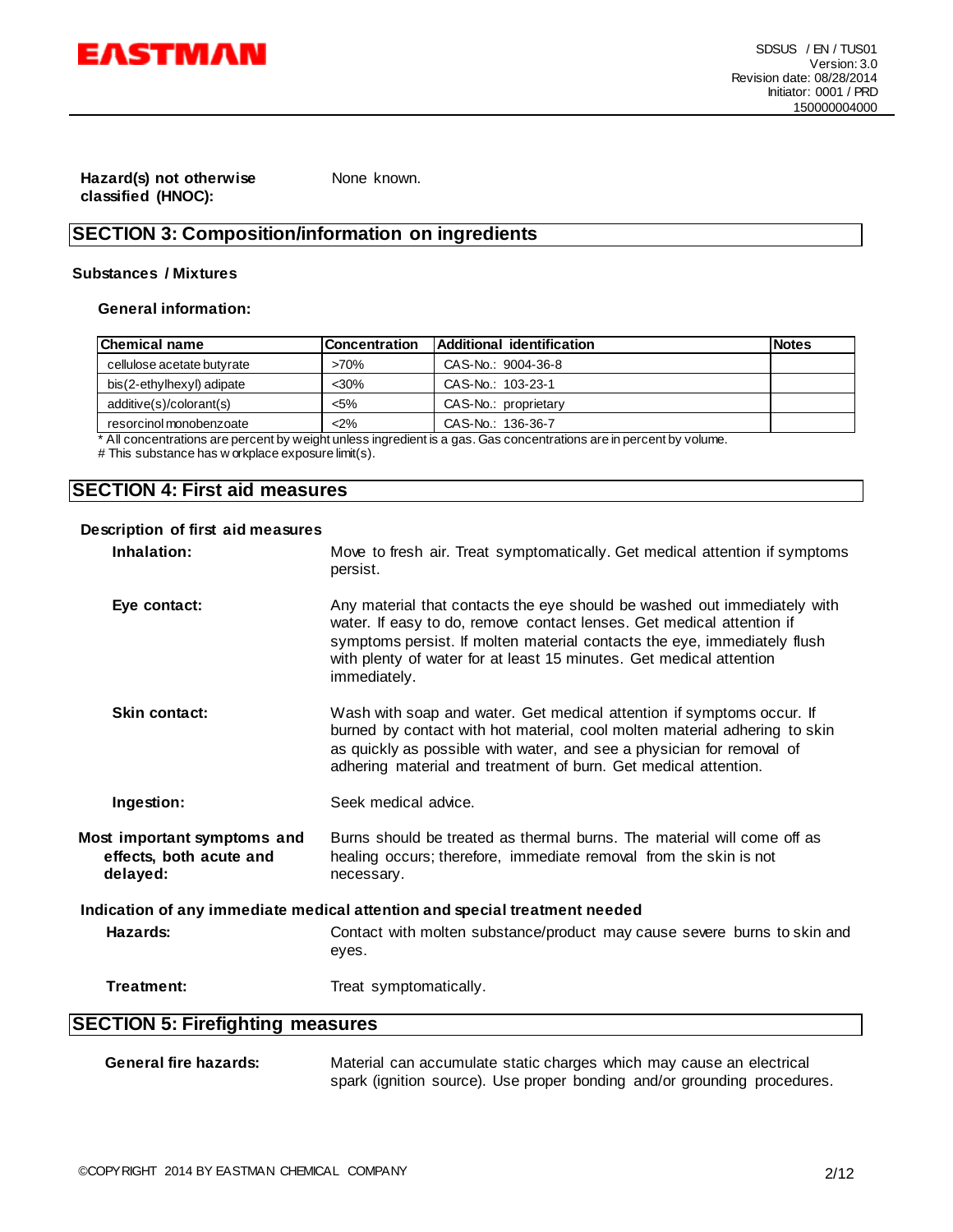

| <b>Extinguishing media</b>                                |                                                                                                  |
|-----------------------------------------------------------|--------------------------------------------------------------------------------------------------|
| Suitable extinguishing<br>media:                          | Water spray. Dry chemical. Carbon Dioxide.                                                       |
| Unsuitable extinguishing<br>media:                        | None known.                                                                                      |
| Special hazards arising from<br>the substance or mixture: | None known.                                                                                      |
| <b>Advice for firefighters</b>                            |                                                                                                  |
| <b>Special fire fighting</b><br>procedures:               | None known.                                                                                      |
| <b>Special protective</b><br>equipment for fire-fighters: | Self-contained breathing apparatus and full protective clothing must be<br>worn in case of fire. |

# **SECTION 6: Accidental release measures**

| <b>Personal precautions,</b><br>protective equipment and<br>emergency procedures: | Wear appropriate personal protective equipment.                                                                              |
|-----------------------------------------------------------------------------------|------------------------------------------------------------------------------------------------------------------------------|
| <b>Environmental precautions:</b>                                                 | Not regarded as dangerous for the environment.                                                                               |
| <b>Methods and material for</b><br>containment and cleaning<br>up:                | Sweep up and place in a clearly labeled container for chemical waste.                                                        |
| <b>Notification Procedures:</b>                                                   | In the event of a spill or accidental release, notify relevant authorities in<br>accordance with all applicable regulations. |

# **SECTION 7: Handling and storage:**

| Precautions for safe handling:                                      | Avoid contact with molten material. Minimize dust generation and<br>accumulation. |
|---------------------------------------------------------------------|-----------------------------------------------------------------------------------|
| Conditions for safe storage,<br>including any<br>incompatibilities: | Keep container closed.                                                            |
| Specific end use(s):                                                | Plastics.                                                                         |

# **SECTION 8: Exposure controls/personal protection**

# **Control parameters**

**Occupational exposure limits**

Country specific exposure limits have not been established or are not applicable unless listed below.

#### **Exposure controls**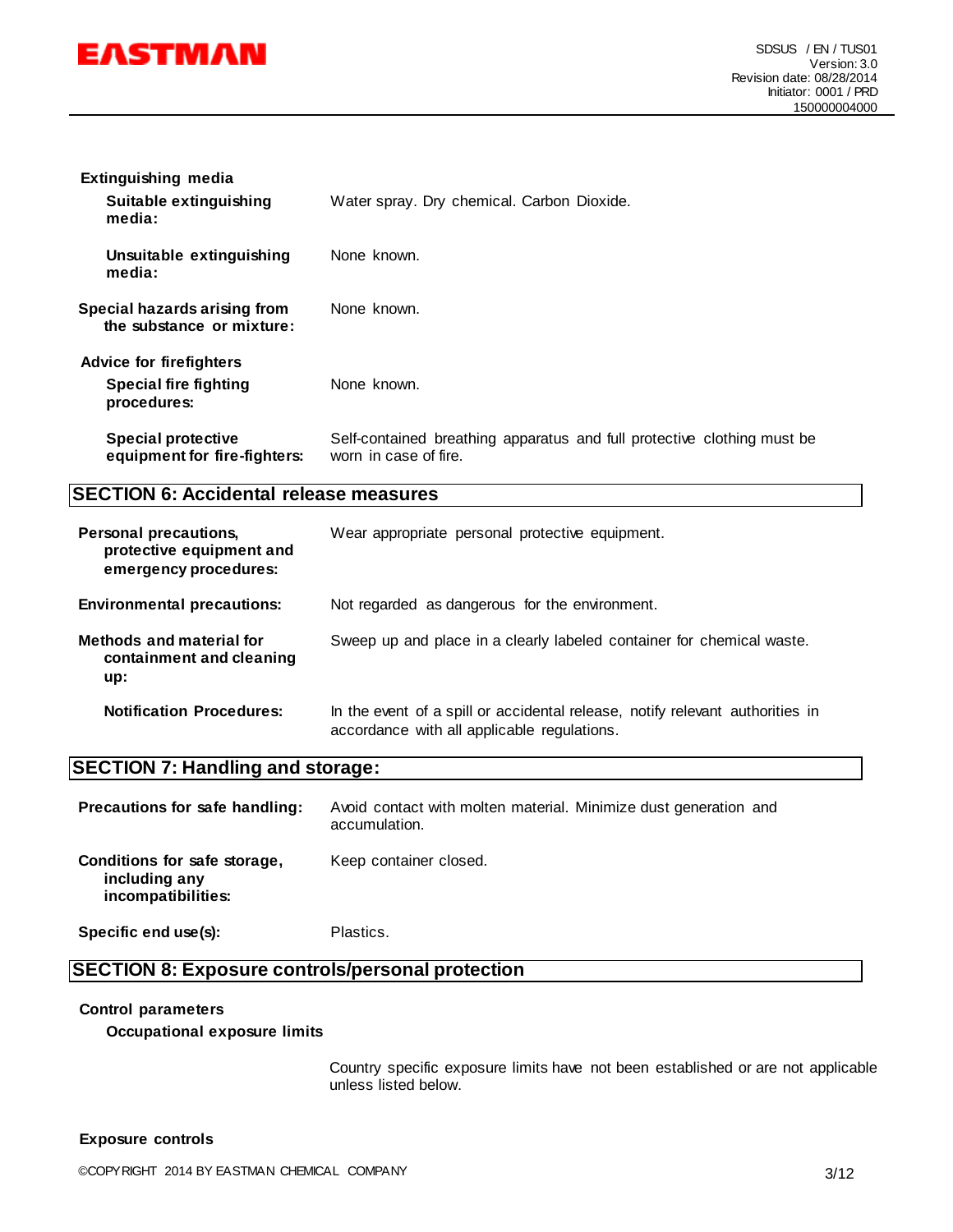

| Appropriate engineering<br>controls:       | Good general ventilation (typically 10 air changes per hour) should be used.<br>Ventilation rates should be matched to conditions. If applicable, use<br>process enclosures, local exhaust ventilation, or other engineering controls<br>to maintain airborne levels below recommended exposure limits. If<br>exposure limits have not been established, maintain airborne levels to an<br>acceptable level.                                                                                                                                                                                                                                                                    |
|--------------------------------------------|---------------------------------------------------------------------------------------------------------------------------------------------------------------------------------------------------------------------------------------------------------------------------------------------------------------------------------------------------------------------------------------------------------------------------------------------------------------------------------------------------------------------------------------------------------------------------------------------------------------------------------------------------------------------------------|
|                                            | Individual protection measures, such as personal protective equipment                                                                                                                                                                                                                                                                                                                                                                                                                                                                                                                                                                                                           |
| <b>General information:</b>                | Eye bath. Washing facilities.                                                                                                                                                                                                                                                                                                                                                                                                                                                                                                                                                                                                                                                   |
| Eye/face protection:                       | It is a good industrial hygiene practice to minimize eye contact. Wear a face<br>shield when working with molten material.                                                                                                                                                                                                                                                                                                                                                                                                                                                                                                                                                      |
| <b>Skin protection</b><br>Hand protection: | It is a good industrial hygiene practice to minimize skin contact. When<br>material is heated, wear gloves to protect against thermal burns.                                                                                                                                                                                                                                                                                                                                                                                                                                                                                                                                    |
| Other:                                     | No data available.                                                                                                                                                                                                                                                                                                                                                                                                                                                                                                                                                                                                                                                              |
| <b>Respiratory Protection:</b>             | If engineering controls do not maintain airborne concentrations below<br>recommended exposure limits (where applicable) or to an acceptable level<br>(in countries where exposure limits have not been established), an<br>approved respirator must be worn. In the United States of America, if<br>respirators are used, a program should be instituted to assure compliance<br>with OSHA Standard 63 FR 1152, January 8, 1998. Respirator type: Air-<br>purifying respirator with an appropriate, government approved (where<br>applicable), air-purifying filter, cartridge or canister. Contact health and<br>safety professional or manufacturer for specific information. |
| <b>Hygiene measures:</b>                   | Observe good industrial hygiene practices.                                                                                                                                                                                                                                                                                                                                                                                                                                                                                                                                                                                                                                      |
| <b>Environmental Controls:</b>             | No data available.                                                                                                                                                                                                                                                                                                                                                                                                                                                                                                                                                                                                                                                              |

# **SECTION 9: Physical and chemical properties**

#### **Information on basic physical and chemical properties**

| Appearance                       |                                   |
|----------------------------------|-----------------------------------|
| <b>Physical State:</b>           | Solid                             |
| Form:                            | Pellet                            |
| Color:                           | varies with product               |
| Odor:                            | slight                            |
| <b>Odor Threshold:</b>           | No data available.                |
| pH:                              | Not applicable                    |
| <b>Softening Point:</b>          | varies with formulation           |
| <b>Boiling Point:</b>            | No data available.                |
| <b>Flash Point:</b>              | not applicable, combustible solid |
| <b>Evaporation Rate:</b>         | Not determined.                   |
| Flammability (solid, gas):       | No data available.                |
| Flammability Limit - Upper (%)-: | No data available.                |
| Flammability Limit - Lower (%)-: | No data available.                |
| Vapor pressure:                  | Not determined.                   |
|                                  |                                   |

©COPYRIGHT 2014 BY EASTMAN CHEMICAL COMPANY 4/12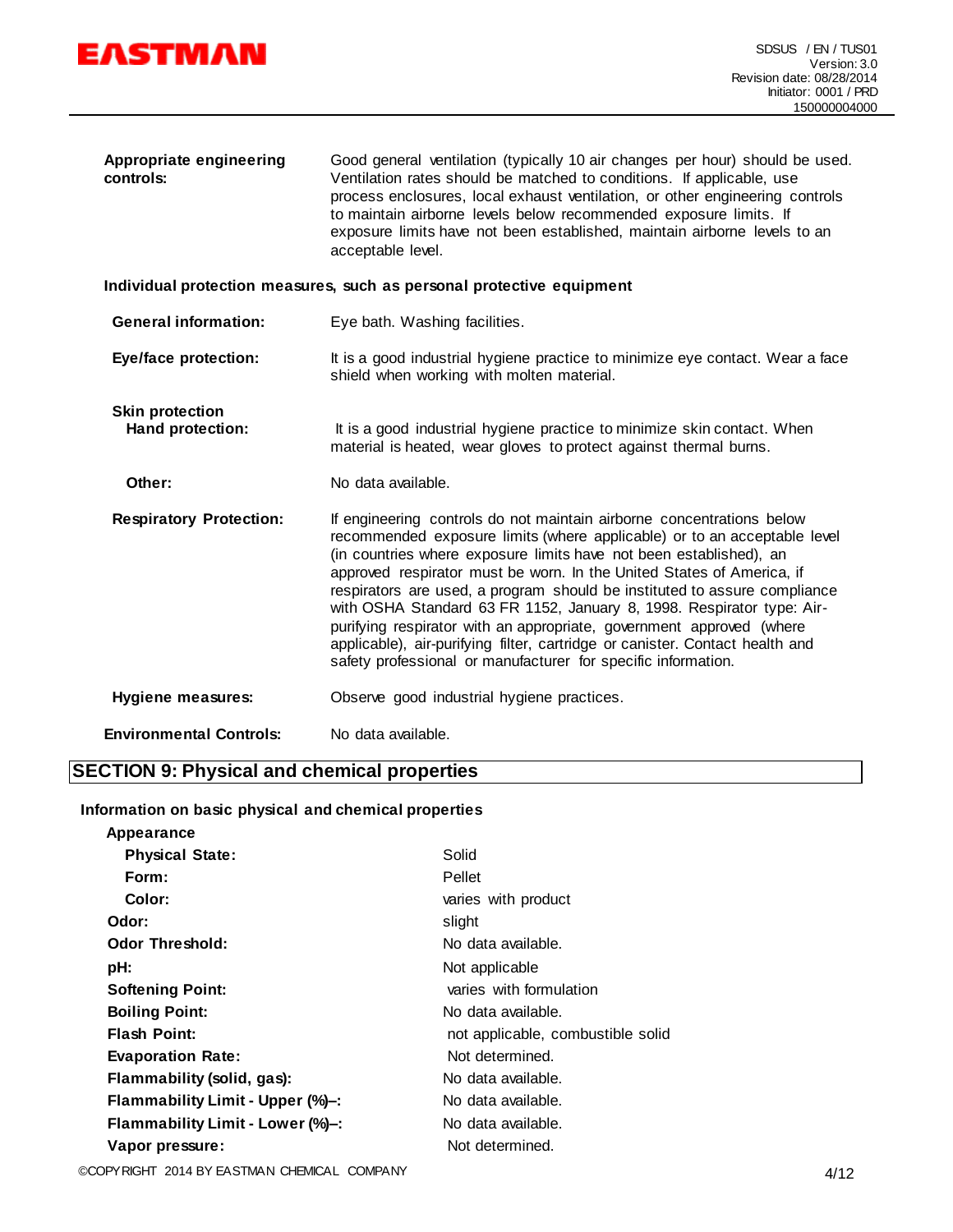

| Vapor density (air=1):                   | No data available.                                                                               |  |
|------------------------------------------|--------------------------------------------------------------------------------------------------|--|
| <b>Specific Gravity:</b>                 | > 1                                                                                              |  |
| Solubility(ies)                          |                                                                                                  |  |
| <b>Solubility in Water:</b>              | <b>Negligible</b>                                                                                |  |
| Solubility (other):                      | No data available.                                                                               |  |
| Partition coefficient (n-octanol/water): | No data available.                                                                               |  |
| <b>Autoignition Temperature:</b>         | No data available.                                                                               |  |
| <b>Decomposition Temperature:</b>        | Thermal stability not tested. Low stability hazard<br>expected at normal operating temperatures. |  |
| <b>Dynamic Viscosity:</b>                | Not determined.                                                                                  |  |
| Kinematic viscosity:                     | Not determined.                                                                                  |  |
| <b>Explosive properties:</b>             | No data available.                                                                               |  |
| <b>Oxidizing properties:</b>             | No data available.                                                                               |  |

# **SECTION 10: Stability and reactivity**

| <b>Reactivity:</b>                     | None known.                      |
|----------------------------------------|----------------------------------|
| <b>Chemical stability:</b>             | Stable                           |
| Possibility of hazardous<br>reactions: | None known.                      |
| Conditions to avoid:                   | None at ambient temperatures.    |
| Incompatible materials:                | Strong oxidizing agents.         |
| Hazardous decomposition<br>products:   | Carbon Monoxide. Carbon Dioxide. |

# **SECTION 11: Toxicological information**

| Information on likely routes of exposure<br>Inhalation:                                                                                 | None known.                                                                                                                                                                                |      |
|-----------------------------------------------------------------------------------------------------------------------------------------|--------------------------------------------------------------------------------------------------------------------------------------------------------------------------------------------|------|
| Ingestion:                                                                                                                              | None known.                                                                                                                                                                                |      |
| <b>Skin contact:</b>                                                                                                                    | Molten material will produce thermal burns.                                                                                                                                                |      |
| Eye contact:                                                                                                                            | Molten material will produce thermal burns.                                                                                                                                                |      |
| Information on toxicological effects                                                                                                    |                                                                                                                                                                                            |      |
| <b>Acute Toxicity</b>                                                                                                                   |                                                                                                                                                                                            |      |
| Oral<br><b>Product:</b>                                                                                                                 | No data available.                                                                                                                                                                         |      |
| Specified substance(s)<br>cellulose acetate butyrate<br>bis(2-ethylhexyl) adipate<br>additive(s)/colorant(s)<br>resorcinol monobenzoate | Oral LD-50: $(Rat):$ > 3,200 mg/kg (highest dose tested)<br>Oral LD-50: (Rat, Male.): 45,000 mg/kg<br>Oral LD-50: (Rat, Female.): 24,600 mg/kg<br>No data available.<br>No data available. |      |
| ©COPYRIGHT 2014 BY EASTMAN CHEMICAL COMPANY                                                                                             |                                                                                                                                                                                            | 5/12 |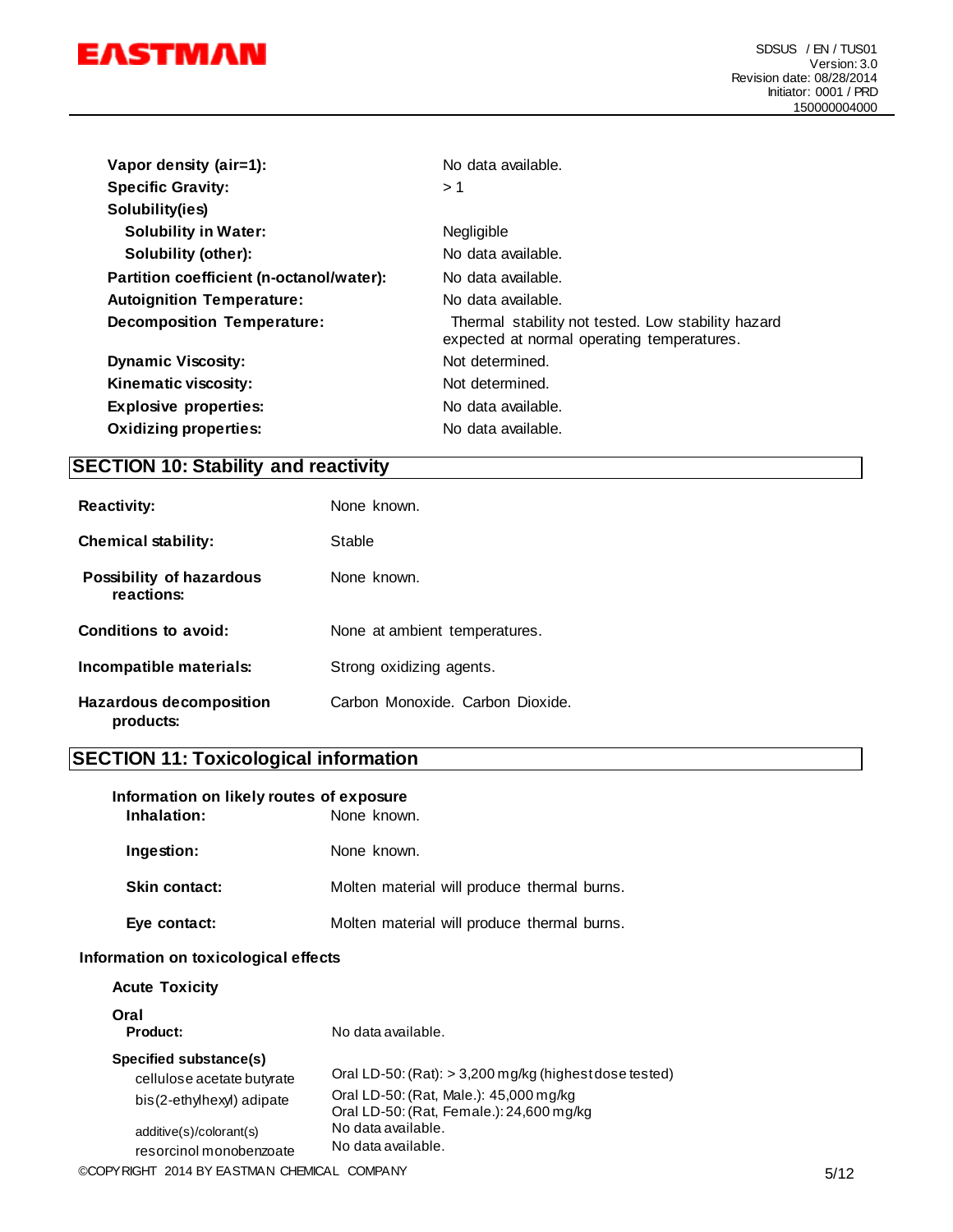

| Dermal<br><b>Product:</b>                                                                                                               | No data available.                                                                                                             |
|-----------------------------------------------------------------------------------------------------------------------------------------|--------------------------------------------------------------------------------------------------------------------------------|
| Specified substance(s)<br>cellulose acetate butyrate<br>bis(2-ethylhexyl) adipate                                                       | Dermal LD-50: (Guinea Pig): > 1,000 mg/kg<br>(highest dose tested)<br>Dermal LD-50: (Rat): > 2,000 mg/kg                       |
| additive(s)/colorant(s)<br>resorcinol monobenzoate                                                                                      | No data available.<br>No data available.                                                                                       |
| <b>Inhalation</b><br><b>Product:</b>                                                                                                    | No data available.                                                                                                             |
| Specified substance(s)<br>cellulose acetate butyrate<br>bis(2-ethylhexyl) adipate<br>additive(s)/colorant(s)<br>resorcinol monobenzoate | No data available.<br>LC50 (Rat, 4 h): $>$ 5.7 mg/l (highest concentration tested)<br>No data available.<br>No data available. |
| <b>Repeated dose toxicity</b><br><b>Product:</b>                                                                                        | No data available.                                                                                                             |
| Specified substance(s)<br>cellulose acetate butyrate<br>bis(2-ethylhexyl) adipate<br>additive(s)/colorant(s)<br>resorcinol monobenzoate | No data available.<br>NOAEL (Rat, Oral Study): 200 mg/kg<br>No data available.<br>No data available.                           |
| <b>Skin corrosion/irritation:</b><br><b>Product:</b>                                                                                    | No data available.                                                                                                             |
| Specified substance(s)<br>cellulose acetate butyrate<br>bis(2-ethylhexyl) adipate<br>additive(s)/colorant(s)<br>resorcinol monobenzoate | (Guinea Pig, 24 h): slight<br>(Rabbit, 24 h): none<br>No data available.<br>(Guinea Pig, 24 h): moderate                       |
| Serious eye damage/eye<br>irritation:<br><b>Product:</b>                                                                                | No data available.                                                                                                             |
| Specified substance(s)<br>cellulose acetate butyrate<br>bis(2-ethylhexyl) adipate<br>additive(s)/colorant(s)<br>resorcinol monobenzoate | No data available.<br>(Rabbit, 24 h): none<br>No data available.<br>No data available.                                         |
| Respiratory or skin<br>sensitization:<br>Product:                                                                                       | Skin Sensitization:, (Human Repeat Insult Patch Test) - non-sensitizing                                                        |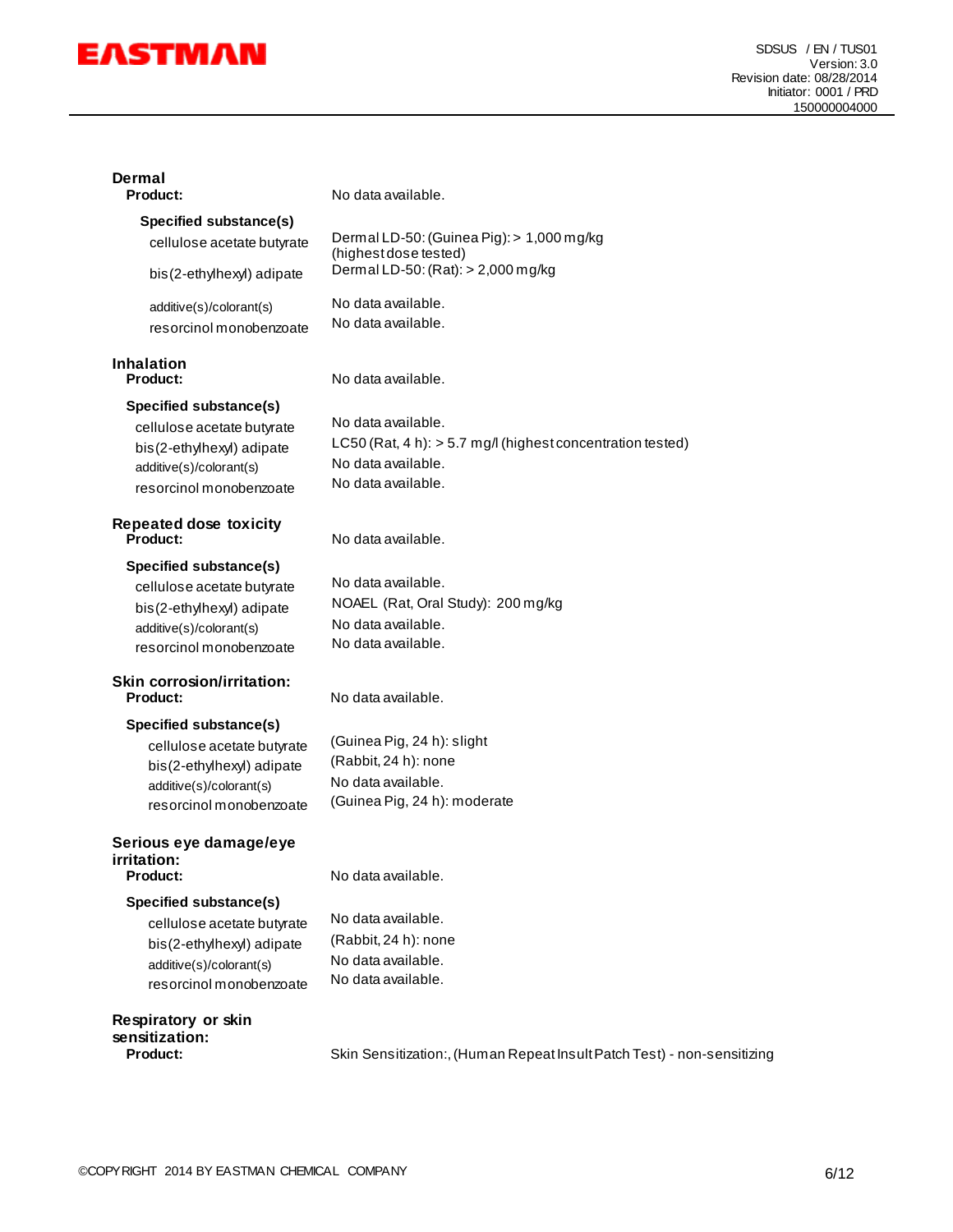

# **Mutagenicity**

| mulagemuny                                                     |                                                                                                        |
|----------------------------------------------------------------|--------------------------------------------------------------------------------------------------------|
| In vitro<br><b>Product:</b>                                    | No data available.                                                                                     |
| Specified substance(s)                                         |                                                                                                        |
| cellulose acetate butyrate                                     | No data available.                                                                                     |
| bis(2-ethylhexyl) adipate                                      | Salmonella typhimurium assay (Ames test), Bacterial Reverse Mutation Assay:<br>negative +/- activation |
| additive(s)/colorant(s)                                        | No data available.                                                                                     |
| resorcinol monobenzoate                                        | No data available.                                                                                     |
| In vivo<br><b>Product:</b>                                     | No data available.                                                                                     |
| Specified substance(s)                                         |                                                                                                        |
| cellulose acetate butyrate                                     | No data available.                                                                                     |
| bis(2-ethylhexyl) adipate                                      | No data available.                                                                                     |
| additive(s)/colorant(s)                                        | No data available.                                                                                     |
| resorcinol monobenzoate                                        | No data available.                                                                                     |
| Carcinogenicity<br><b>Product:</b>                             | No data available.                                                                                     |
| Specified substance(s)                                         |                                                                                                        |
| cellulose acetate butyrate                                     | No data available.                                                                                     |
| bis(2-ethylhexyl) adipate                                      | No data available.                                                                                     |
| additive(s)/colorant(s)                                        | No data available.                                                                                     |
| resorcinol monobenzoate                                        | No data available.                                                                                     |
| <b>Reproductive toxicity</b><br>Product:                       | No data available.                                                                                     |
| Specified substance(s)                                         |                                                                                                        |
| cellulose acetate butyrate                                     | No data available.                                                                                     |
| bis(2-ethylhexyl) adipate                                      | No data available.                                                                                     |
| additive(s)/colorant(s)                                        | No data available.                                                                                     |
| resorcinol monobenzoate                                        | No data available.                                                                                     |
| Specific target organ toxicity - single exposure<br>Product:   | No data available.                                                                                     |
| Specified substance(s)                                         |                                                                                                        |
| cellulose acetate butyrate                                     | No data available.                                                                                     |
| bis(2-ethylhexyl) adipate                                      | No data available.                                                                                     |
| additive(s)/colorant(s)                                        | No data available.                                                                                     |
| resorcinol monobenzoate                                        | No data available.                                                                                     |
| Specific target organ toxicity - repeated exposure<br>Product: | No data available.                                                                                     |
| <b>Specified substance(s)</b>                                  |                                                                                                        |
| cellulose acetate butyrate                                     | No data available.                                                                                     |
| bis(2-ethylhexyl) adipate                                      | No data available.                                                                                     |
| additive(s)/colorant(s)                                        | No data available.                                                                                     |
| resorcinol monobenzoate                                        | No data available.                                                                                     |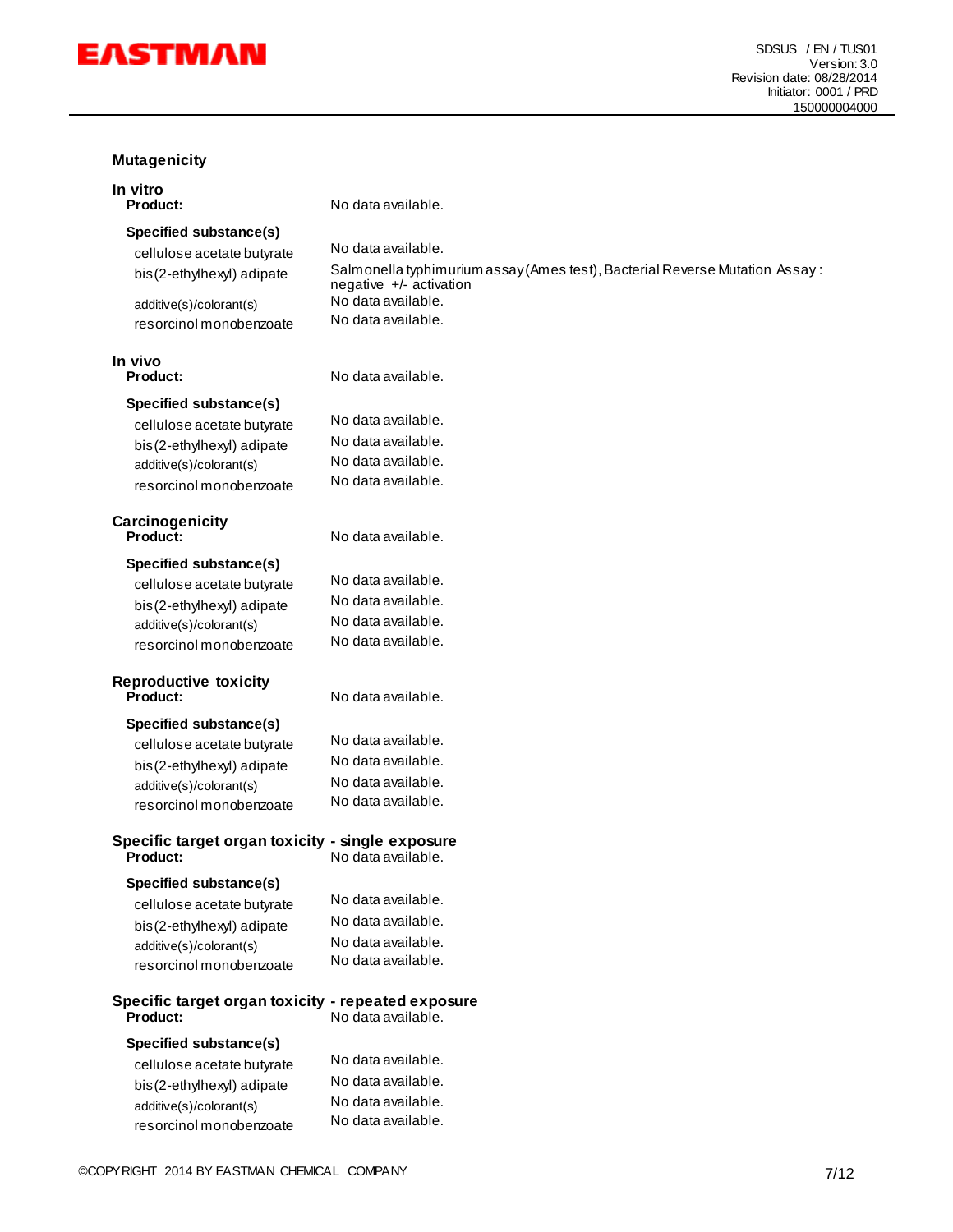

| Aspiration hazard<br><b>Product:</b>                                                                                                    | No data available.                                                                                                                                                                                                                                                                                            |
|-----------------------------------------------------------------------------------------------------------------------------------------|---------------------------------------------------------------------------------------------------------------------------------------------------------------------------------------------------------------------------------------------------------------------------------------------------------------|
| Specified substance(s)<br>cellulose acetate butyrate<br>bis(2-ethylhexyl) adipate<br>additive(s)/colorant(s)<br>resorcinol monobenzoate | No data available.<br>No data available.<br>No data available.<br>No data available.                                                                                                                                                                                                                          |
| Other adverse effects:                                                                                                                  | This material contains resorcinol monobenzoate which has been reported to be a<br>contact sensitizer in studies with guinea pigs and humans. However, this material<br>was tested in a human repeated insult patch test and showed no evidence of<br>sensitization in any of the over two-hundred volunteers. |

# **SECTION 12: Ecological information**

#### **Toxicity**

| <b>Acute toxicity</b>                                                                                                                   |                                                                                                            |
|-----------------------------------------------------------------------------------------------------------------------------------------|------------------------------------------------------------------------------------------------------------|
| Fish<br>Product:                                                                                                                        | No data available.                                                                                         |
| Specified substance(s)<br>cellulose acetate butyrate<br>bis(2-ethylhexyl) adipate<br>additive(s)/colorant(s)<br>resorcinol monobenzoate | No data available.<br>NOEC: (golden orfe, 48 h): > 10,000 mg/l<br>No data available.<br>No data available. |
| <b>Aquatic invertebrates</b><br>Product:                                                                                                | No data available.                                                                                         |
| Specified substance(s)<br>cellulose acetate butyrate<br>bis(2-ethylhexyl) adipate<br>additive(s)/colorant(s)<br>resorcinol monobenzoate | No data available.<br>EC-50 (Water Flea, 48 h): $>$ 500 mg/l<br>No data available.<br>No data available.   |
| <b>Chronic Toxicity</b>                                                                                                                 |                                                                                                            |
| Fish<br><b>Product:</b>                                                                                                                 | No data available.                                                                                         |
| Specified substance(s)<br>cellulose acetate butyrate<br>bis(2-ethylhexyl) adipate<br>additive(s)/colorant(s)<br>resorcinol monobenzoate | No data available.<br>No data available.<br>No data available.<br>No data available.                       |
| <b>Aquatic invertebrates</b><br>Product:                                                                                                | No data available.                                                                                         |
| Specified substance(s)<br>cellulose acetate butyrate<br>bis(2-ethylhexyl) adipate<br>additive(s)/colorant(s)<br>resorcinol monobenzoate | No data available.<br>NOEC (Water Flea, 21 d): $> 0.77$ mg/l<br>No data available.<br>No data available.   |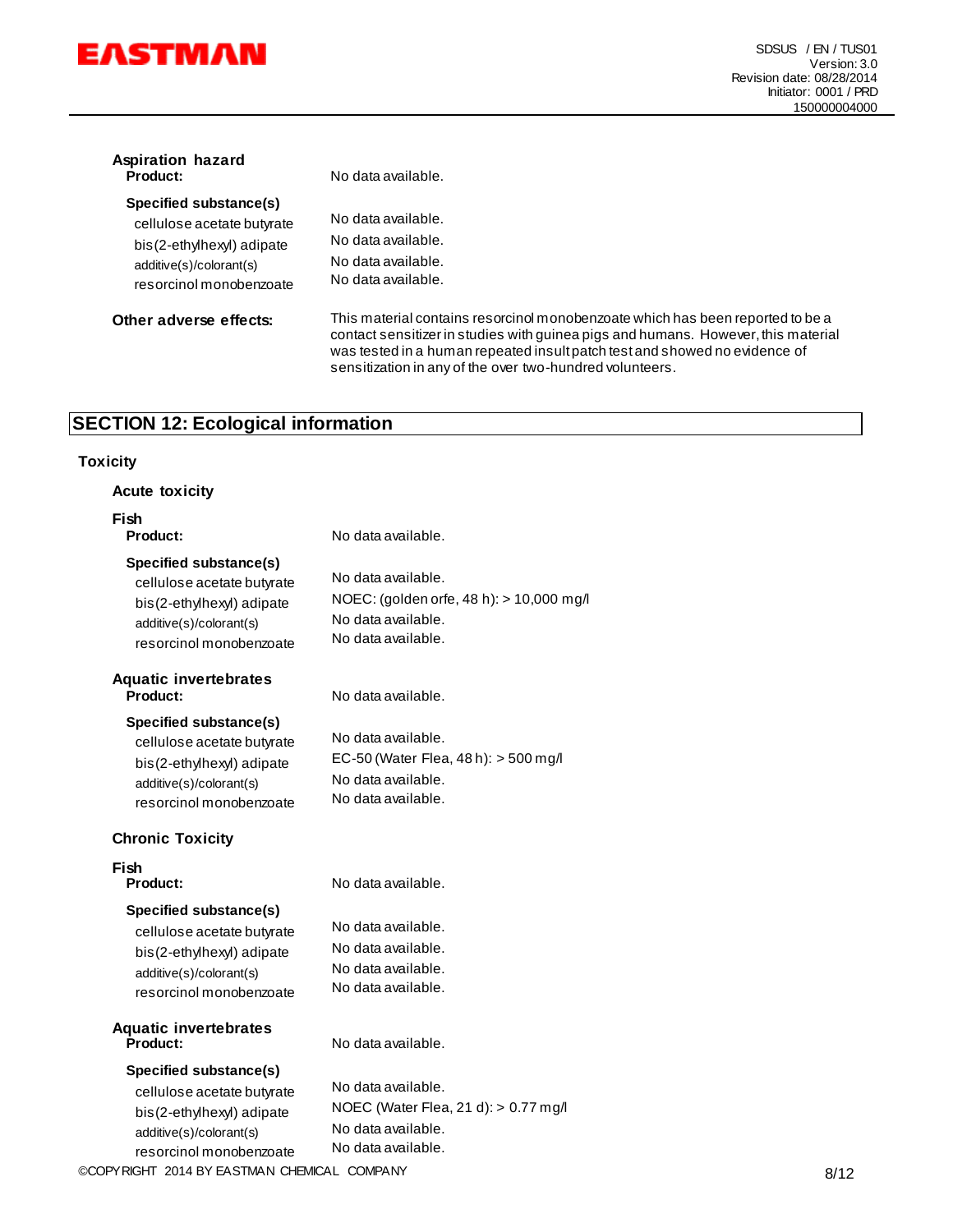

**Toxicity to Aquatic Plants**

| Product:                                           | No data available.                                                                               |
|----------------------------------------------------|--------------------------------------------------------------------------------------------------|
| Specified substance(s)                             |                                                                                                  |
| cellulose acetate butyrate                         | No data available.                                                                               |
| bis(2-ethylhexyl) adipate                          | EC-50 (Scenedesmus subspicatus, 72 h): > 500 mg/l                                                |
| additive(s)/colorant(s)                            | No data available.                                                                               |
| resorcinol monobenzoate                            | No data available.                                                                               |
| Persistence and degradability                      |                                                                                                  |
| <b>Biodegradation</b><br>Product:                  | No data available.                                                                               |
| Specified substance(s)                             |                                                                                                  |
| cellulose acetate butyrate                         | No data available.                                                                               |
| bis(2-ethylhexyl) adipate                          | 90 - 100 % (28 d, Ready Biodegradability: Manometric Respirometry Test) Readily<br>biodegradable |
| additive(s)/colorant(s)                            | No data available.                                                                               |
| resorcinol monobenzoate                            | No data available.                                                                               |
| <b>Biological Oxygen Demand:</b><br><b>Product</b> | No data available.                                                                               |
|                                                    |                                                                                                  |
| <b>Specified substance(s)</b>                      | No data available.                                                                               |
| cellulose acetate butyrate                         | No data available.                                                                               |
| bis(2-ethylhexyl) adipate                          | No data available.                                                                               |
| additive(s)/colorant(s)                            | No data available.                                                                               |
| resorcinol monobenzoate                            |                                                                                                  |
| <b>Chemical Oxygen Demand:</b>                     |                                                                                                  |
| <b>Product</b>                                     | No data available.                                                                               |
| <b>Specified substance(s)</b>                      |                                                                                                  |
| cellulose acetate butyrate                         | No data available.                                                                               |
| bis(2-ethylhexyl) adipate                          | No data available.                                                                               |
| additive(s)/colorant(s)                            | No data available.                                                                               |
| resorcinol monobenzoate                            | No data available.                                                                               |
| <b>BOD/COD</b> ratio                               |                                                                                                  |
| <b>Product</b>                                     | No data available.                                                                               |
| <b>Specified substance(s)</b>                      |                                                                                                  |
| cellulose acetate butyrate                         | No data available.                                                                               |
| bis(2-ethylhexyl) adipate                          | No data available.                                                                               |
| additive(s)/colorant(s)                            | No data available.                                                                               |
| resorcinol monobenzoate                            | No data available.                                                                               |
| <b>Bioaccumulative potential</b>                   |                                                                                                  |
| Product:                                           | No data available.                                                                               |
| Specified substance(s)                             |                                                                                                  |
| cellulose acetate butyrate                         | No data available.                                                                               |
| bis(2-ethylhexyl) adipate                          | No data available.                                                                               |
| additive(s)/colorant(s)                            | No data available.                                                                               |
| resorcinol monobenzoate                            | No data available.                                                                               |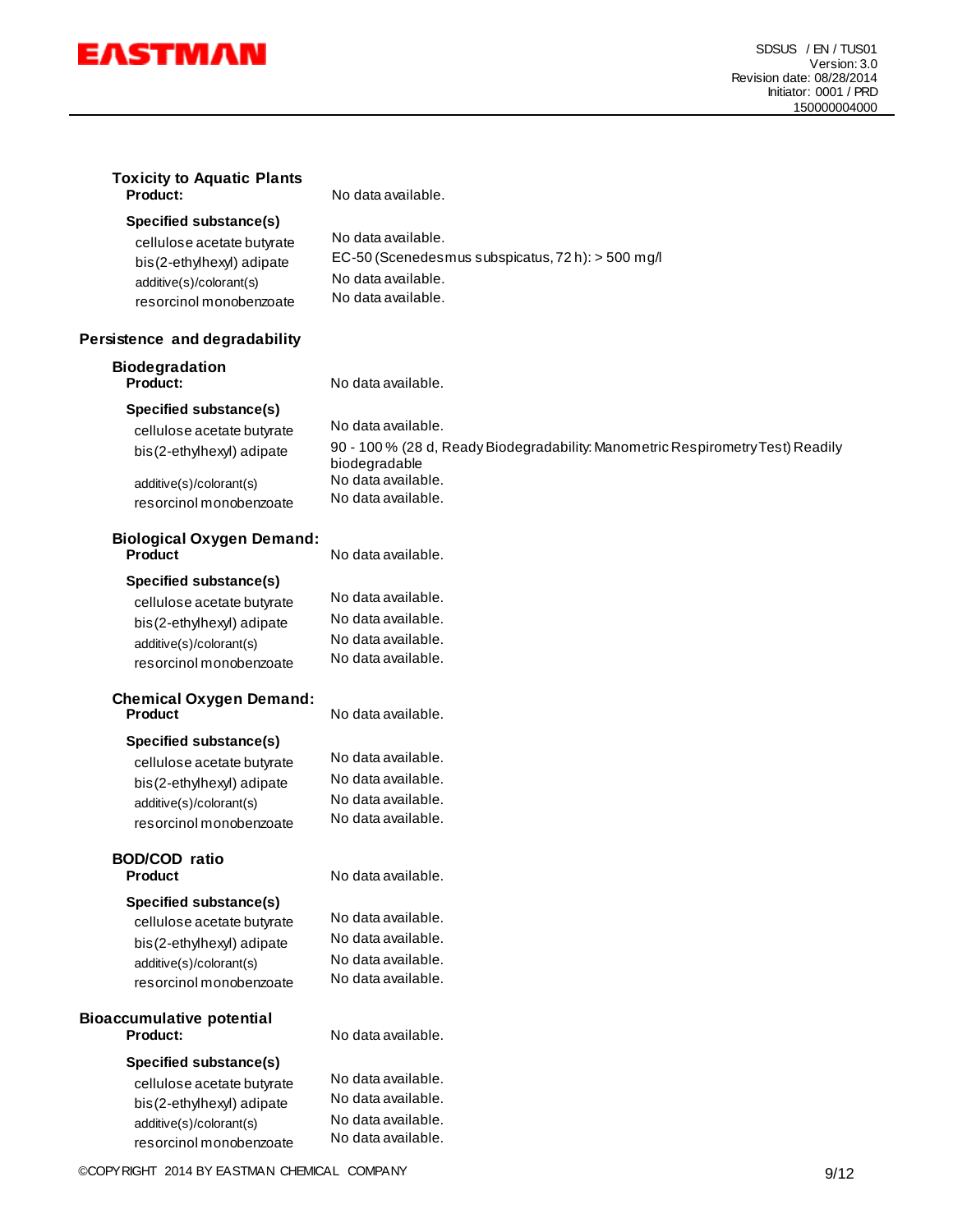

| Mobility in soil:                                                                                             | No data available.                                                                                                                                    |  |
|---------------------------------------------------------------------------------------------------------------|-------------------------------------------------------------------------------------------------------------------------------------------------------|--|
| cellulose acetate butyrate<br>bis(2-ethylhexyl) adipate<br>additive(s)/colorant(s)<br>resorcinol monobenzoate | Known or predicted distribution to environmental compartments<br>No data available.<br>No data available.<br>No data available.<br>No data available. |  |
| <b>Results of PBT and vPvB</b><br>assessment:                                                                 | No data available.                                                                                                                                    |  |
| cellulose acetate butyrate<br>bis(2-ethylhexyl) adipate<br>additive(s)/colorant(s)<br>resorcinol monobenzoate | No data available.<br>No data available.<br>No data available.<br>No data available.                                                                  |  |
| Other adverse effects:                                                                                        | No data available.                                                                                                                                    |  |
| <b>SECTION 13: Disposal considerations</b>                                                                    |                                                                                                                                                       |  |

#### **Waste treatment methods**

| <b>General information:</b> | No data available.                                                                            |
|-----------------------------|-----------------------------------------------------------------------------------------------|
| Disposal methods:           | Dispose of waste and residues in accordance with local authority<br>requirements. Incinerate. |

#### **SECTION 14: Transport information**

*Important Note: Shipping descriptions may vary based on mode of transport, quantities, package size, and/or origin and destination. Consult your company's Hazardous Materials/Dangerous Goods expert for information specific to your situation.*

#### **DOT**

Class not regulated

**IMDG - International Maritime Dangerous Goods Code** Class not regulated

**IATA**

Class not regulated

#### **SECTION 15: Regulatory information**

**Safety, health and environmental regulations/legislation specific for the substance or mixture:**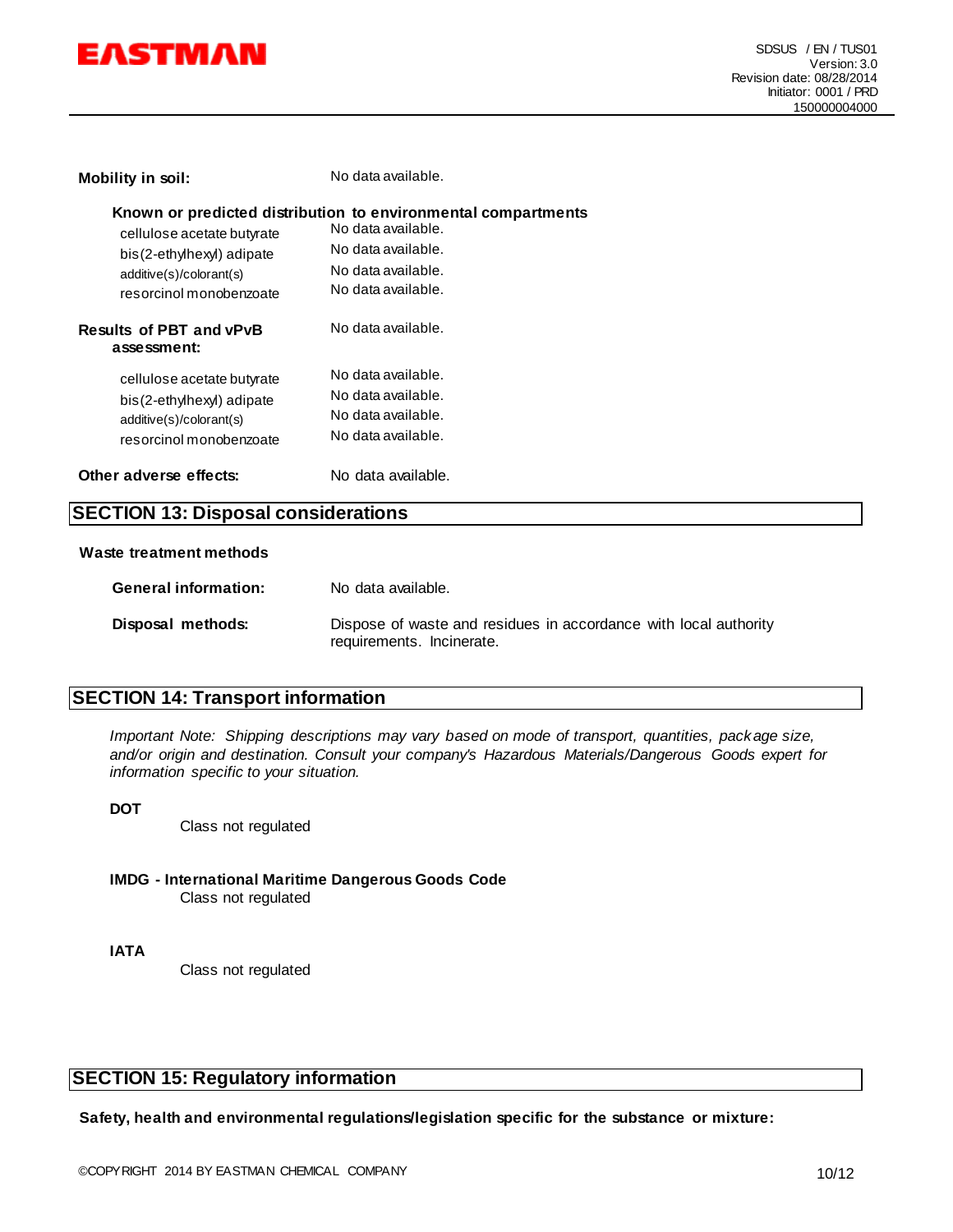

**This product has been classified in accordance with hazard criteria of the Controlled Products Regulations and the MSDS contains all the information required by the Controlled Products Regulations.**

**WHMIS (Canada) Status:** noncontrolled

**SARA 311-312 Hazard Classification(s):**  fire hazard

**US EPCRA (SARA Title III) Section 313 - Toxic Chemical List NONE** 

**OSHA:** hazardous

**TSCA (US Toxic Substances Control Act):** All components of this product are listed on the TSCA inventory. Any impurities present in this product are exempt from listing.

**DSL (Canadian Domestic Substances List) and CEPA (Canadian Environmental Protection Act):** One or more components of this product are not listed on the DSL.

**AICS / NICNAS (Australian Inventory of Chemical Substances and National Industrial Chemicals Notification and Assessment Scheme):** One or more components of this product are not listed on AICS.In Australia, its use is restricted to research and development purposes only.

**MITI (Japanese Handbook of Existing and New Chemical Substances):** All components of this product are listed in the Handbook or have been approved in Japan by new substance notification.

**ECL (Korean Toxic Substances Control Act):** One or more components of this product are not listed on the Korean inventory.

**Philippines Inventory (PICCS) :** One or more components of this product are not listed on the Philippine inventory.

**Inventory of Existing Chemical Substances in China:** All components of this product are listed on the Inventory of Existing Chemical Substances in China (IECSC).

#### **SECTION 16: Other information**

**HMIS® Hazard Ratings:** Health - 1, Flammability - 1, Chemical Reactivity - 0

*HMIS® rating involves data interpretations that may vary from company to company. They are intended only for rapid, general*  identification of the magnitude of the specific hazard. To deal adequately with the safe handling of this material, all the *i* nformation *contained in this MSDS must be considered.*

| <b>Revision Information:</b>                       | New SDS            |
|----------------------------------------------------|--------------------|
| Key literature references and<br>sources for data: | No data available. |
| <b>Training information:</b>                       | No data available. |
| <b>Issue date:</b><br><b>SDS No.:</b>              | 08/28/2014         |